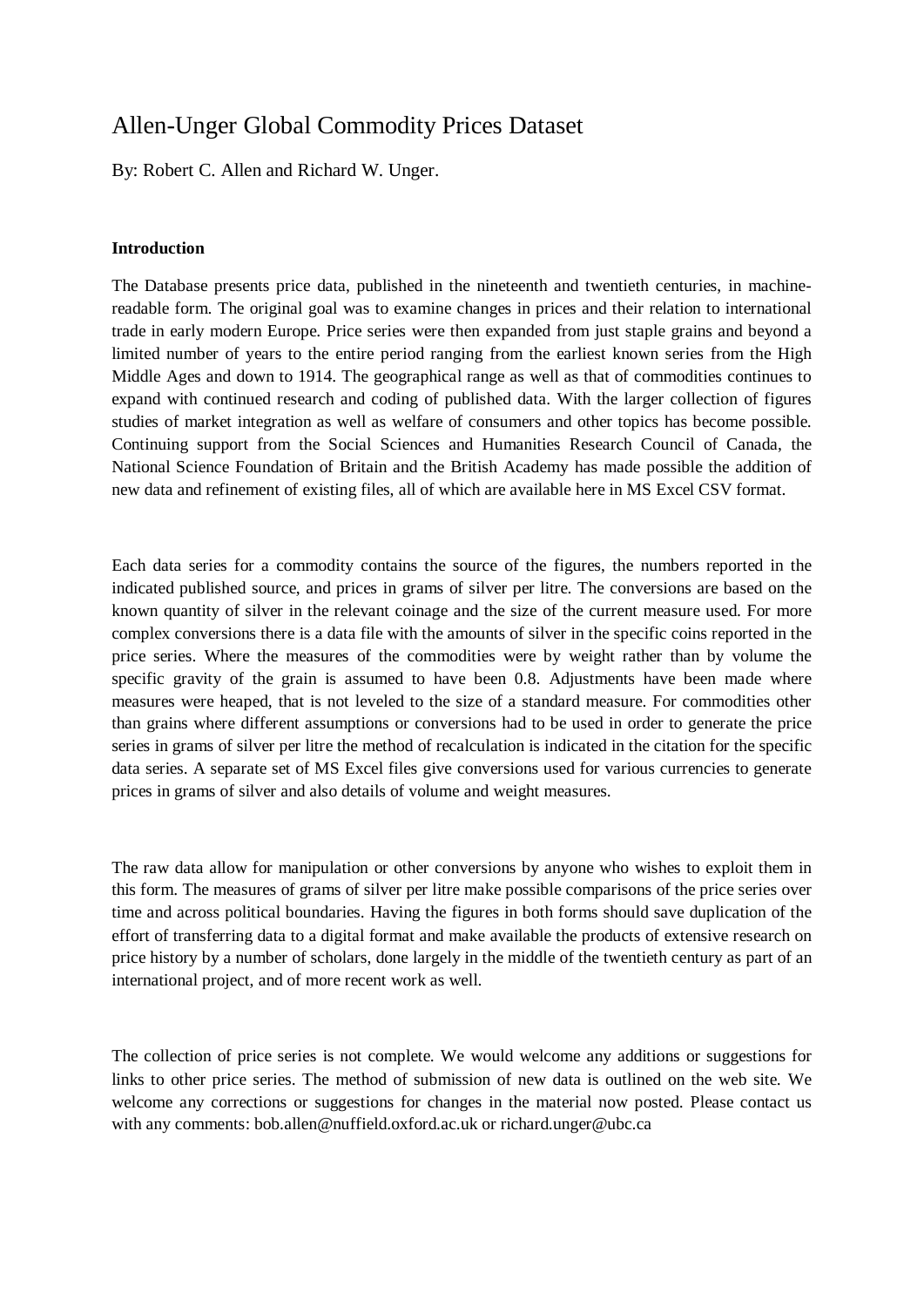We are grateful to the Social Sciences and Humanities Research Council, the University of British Columbia and the British Academy for financial and logistical support. We are also grateful to Shannon Parker and Stephanie McWhinnie for all they did to gather and record the data. Our thanks also go to Judy Maxwell for her extensive work in developing Internet access to the Database and to Yves de Roo and the rest of the staff of the Netherlands Institute for Advanced Study and to Don McLenaghen for the latest contribution to making this data available to anyone who might want to use it.

## **Sources**

| Source                                                                                                                                                    | Quality |
|-----------------------------------------------------------------------------------------------------------------------------------------------------------|---------|
| (A Chabert) (Essai sur les mouvements des prix en France de 1798 a 1820) (Paris: 1945)                                                                    | Good    |
| (A Friis and K Glamann) (A History of Prices and Wages in Denmark-1660-1800-vol I) (London: Longmans Green and Co.<br>1958)                               | Good    |
| (A. C. Hanauer) (Etudes economiques sur l'alsace ancienne et moderne) (Paris: 1878)                                                                       | Good    |
| (A. Friis-K.Glamann) (A History of Prices and Wages in Demark 1660-1800) (London: Longmans Green and Co-1958)                                             | Good    |
| (A.F. Pribram) (Materialien zur geshichte der preise und lohne in Osterreich) (Vienna: Carl Ueberreuters Verlag 1938)                                     | Good    |
| (AJS Gibson and TC Smout) (Prices food and wages in Scotland 1550-1780) (Cambridge University Press: 1995)                                                | Good    |
| (Alberto Pardo) (Geografia economica y humana de Colombia) (Bogota: Ediciones Tercer Mundo-1972)                                                          | Good    |
| (Aldo De Maddalena) (Prezzi e Aspetti di Mercato) (Milano durante il Secolo XVII) (Milan: Malfasi Editore-1949)                                           | Good    |
| (Aldo de Maddalena) (Prezzi e Mercedi a Milano dal 1701 al 1860) (Milano: Banca Commerciale Italiana-1974)                                                | Good    |
| (Amintore Fanfani) (Indagini sulla: rivoluzione dei prezzi) (Milano Societa Editrice-Vita e Pensiero-1940)                                                | Good    |
| (Antonio Petino) (I prezzi del grano dell'orzo dell'olio del vino del cacio a Caania dal 1512 al 1630) (Studi in onore di Gino<br>Luzzatto) (Milan: 1950) | Good    |
| (Argonne National Laboratory-USA Government)                                                                                                              | Good    |
| (Armand Husson) (Les consommations de Paris) (Paris: 1875)                                                                                                | Good    |
| (Armando de Ramon and Jose Manuel Larrain) (Origenes de la vida economica chilena) (Santiago: Centro de Estudios<br>Publicos-1982)                        | Good    |
| (Author Unknown) (Movimento dei prezzi di alcuni generi alimentari dal 1862 al 1885) (Rome: 1886)                                                         | Good    |
| (B. Bennassar) (Valladolid au Siecle d'or: une ville de Castile et sa campagne au XVIe siecle) (Paris: Mouton and Co-1967)                                | Good    |
| (B. R. Mitchell) (Abstract of British Historical Statistics) (Cambridge: Cambridge University Press-1971)                                                 | Good    |
| (C.A. Verrijn Stuart) (Marktprijzen van Granen te Arnhem in de jaren 1544-1901) (Bijdragen tot de Statistiek van Nederland<br>new series vol. 26-1903)    | Good    |
| (Carlo M. Cipolla) (Studi di storia della moneta) (Pavia: Universita de Pavia-1948)                                                                       | Good    |
| (Carlos. G. Almenar) (Consultor metrico-decimal) (Caracas: Tipografia Americana-1925)                                                                     | Good    |
| (Carroll D. Wright) (Historical Review of Wages and Prices 1752-1860)                                                                                     | Good    |
| (Celia Lopez-Chavez) (Con la cruz y con el aguardiente: la empresa vitivinicola Jesuita en el San Juan Colonial) (Santiago:<br>Revista Universum-2005)    | Good    |
| (Charles de La Ronciere) (Prix et Salaires a Florence au XIVe Siecle 1280-1380) (Palais Farnese: Ecole Française de Rome-<br>1982)                        | Good    |
| (Charles Guyot) (Essai sur l'aisance relative du paysan lorrain a partir du Xve siecle) (Memoires de l'Academie de Stanislas-                             | Good    |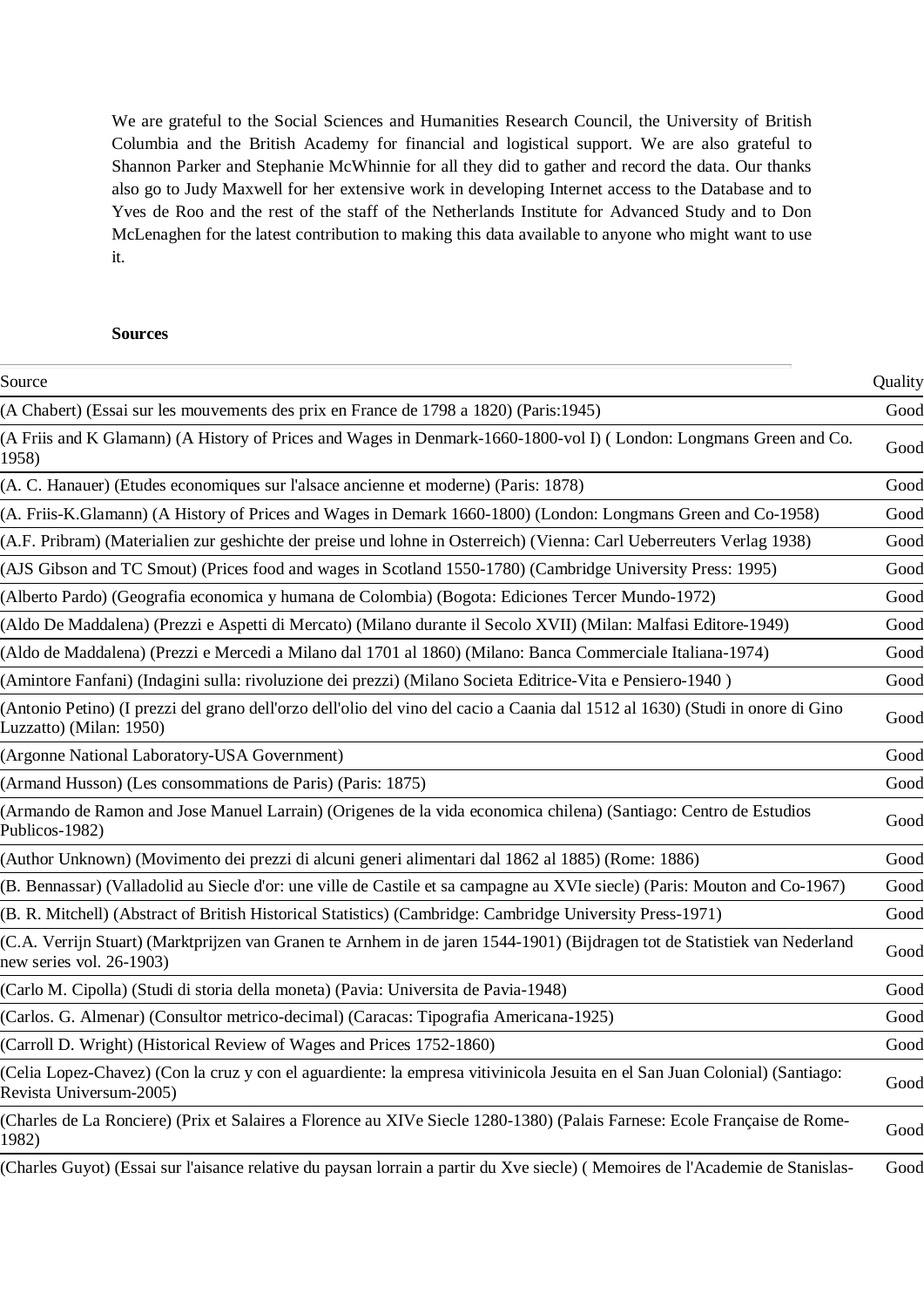| Series 5-6) (1888)                                                                                                                                                                             |      |
|------------------------------------------------------------------------------------------------------------------------------------------------------------------------------------------------|------|
| (CIA World Fact Book)                                                                                                                                                                          | Good |
| (D. Dezso-Zimanyi Vera) (Soproni Arak Es Berek a Kozepkortol 1750-IG) (Budapest: Akademiai Kiado-1989)                                                                                         | Good |
| (D. Ebeling and F. Irsigler) (Getreideumsatz Getreide und Brotpreise in Kaaln 1368-1797) (Cologne: 1977)                                                                                       | Good |
| (D.Ebeling-F.Irsigler) (Mitteilungen aus dem stadtarchiv von Köln: 1368-1797) (Cologne: 1976)                                                                                                  | Good |
| (D.S.Jacks)                                                                                                                                                                                    | Good |
| (D.W. McLenaghen)                                                                                                                                                                              | Good |
| (David Ringrose and Earl J. Hamilton)                                                                                                                                                          | Good |
| (David S. Jacks) (Silver content of currencies 1258-1979 annual)                                                                                                                               | Good |
| (Domenico Sella) (Salari e lavoro nell'edilizia lombarda durante il secolo XVII) (Pavia: 1968)                                                                                                 | Good |
| (Donald R. Adams Jr.) (Prices and Wages in Antebellum America: The West Virginia Experience) (Journal of Economic<br>History 52-01) (March 1992)                                               | Good |
| (Donald R. Adams Jr.) (Prices and Wages in Maryland - 1750-1850) (Journal of Economic History 46-03) (September 1986)                                                                          | Good |
| (Earl J. Hamilton) (American Treasure and the Price Revolution in Spain 1501-1650) (Cambridge: 1934)                                                                                           | Good |
| (Earl J. Hamilton) (American Treasure and the Price Revolution in Spain 1501-1650) (New York: Octagon Books-1965)                                                                              | Good |
| (Earl J. Hamilton) (American Treasure and the Price Revolution in Spain 1501-1650) (New York: Russell and Russell-1969)                                                                        | Good |
| (Earl J. Hamilton) (Money Prices and Wages in Valencia Aragon and Navarre 1351-1500) (Cambridge: Harvard University<br>Press-1936)                                                             | Good |
| (Earl J. Hamilton) (Money Prices and Wages in Valencia Aragon and Navarre 1351-1500) (Philadelphia: Porcupine Press-<br>1975)                                                                  | Good |
| (Earl J. Hamilton) (War and Prices in Spain 1651-1800) (New York: Octagon Books-1965)                                                                                                          | Good |
| (Earl J. Hamilton) (War and Prices in Spain 1651-1800) (New York: Russell and Russell-1969)                                                                                                    | Good |
| (ECPdb)                                                                                                                                                                                        | Good |
| (Edward Tomaszewski) (Ceny w Krakowie w Latach 1601-1795) (Lwow: 1934)                                                                                                                         | Good |
| (Emmanuel Le Roy Ladurie) (Les paysans de languedoc Vol II Annexes Sources Graphiques) (Paris: SEVPEN 1966)                                                                                    | Good |
| (Enrique Florescano) (Precios del maiz y crisis agricolas en Mexico) (Mexico: Ediciones Era-1986)                                                                                              | Good |
| (Enriqueta Quiroz) (Entre el lujo y la subsistencia: Mercado abastecimiento y precios de la carne en la ciudad de Mexico<br>1750-1812) (Mexico: El Colegio de Mexico-2005)                     | Good |
| (Erick D. Langer-Gina L. Hames) (Commerce and Credit on the Periphery: Tarija Merchants - 1830-1914) (Durham-NC: The<br>Hispanic American Historical Review 74.2-1994)                         | Good |
| (Ernest Labrousse-Ruggiero Romano- F. G. Dreyfus) (Les prix du froment en france au temps de la monnaie stable 1726-<br>1913) (Paris: 1970)                                                    | Good |
| (Ernst Labrousse) (Esquisse du mouvment des prix et des revenus en France au XVIIIe siècle) (Paris: 1933- reprint-<br>Montreux-1984)                                                           | Good |
| (Fernando E. Barba) (Aproximacion al Estudio de los Precios y Salarios en Buenos Aires desde fines del siglo XVIII hasta<br>1860) (La Plata: Universidad Nacional de la Plata-1999)            | Good |
| (G. Avondts-P. Scholliers) (De Gentse Textielarbeiders in de 19e en 20e Eeuw dossier 5) (Brussels: Centrum voor<br>Hedendaagse Sociale Geschiedenis-1977)                                      | Good |
| (G. Hansson) (Corn sold from church tithes. Prices in Ostergotland during Sweden's period as a great power) (Umea studies in<br>economic history 34-2006) (ISBN 91-7264-098-7_ISSN 0347-254-X) | Good |
| (Gabriele Lombardini) (Pane e denaro a Bassano tra il 1501 e il 1799) (Venice: Neri Pozza Editore-1963)                                                                                        | Good |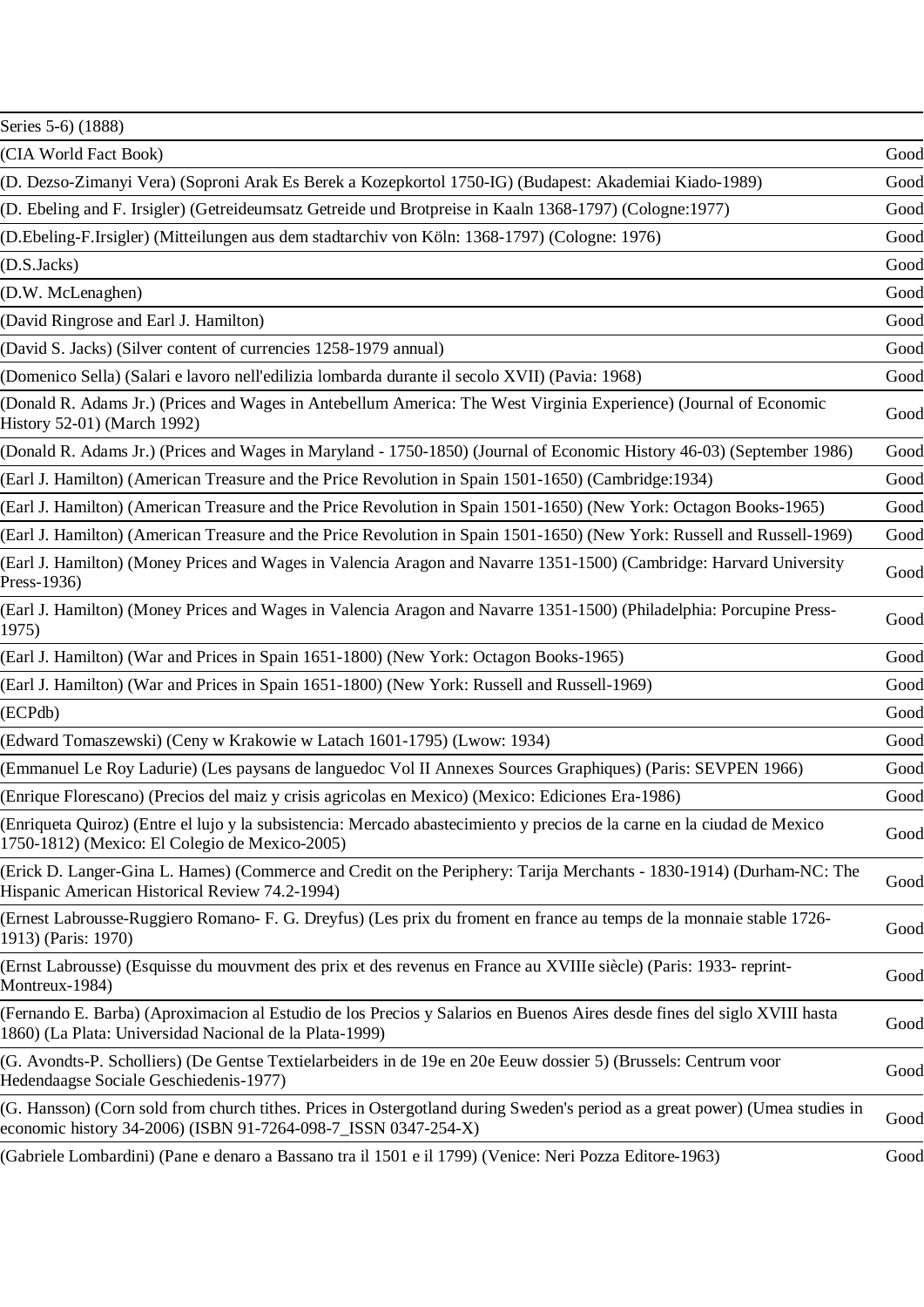| (Gaspar Feliu i Montfort) (Precios y Salarios en la Cataluna Moderna) (Madrid: Banco de Espana-1991)                                                                                                                          | Good |
|-------------------------------------------------------------------------------------------------------------------------------------------------------------------------------------------------------------------------------|------|
| (Gaspar Feliu) (Precios y Salarios en la Cataluna Moderna) (Madrid: Banco de Espana-1991)                                                                                                                                     | Good |
| (Georges D'Avenel) (Histoire economique de la propriete des salaires des denrees et de tous les prix en general depuis l'an<br>1200 jusqu'en l'an 1800 par le vicomte G. d'Avenel) (Paris: 1894-1926- reprint Lenox Hil:1969) | Good |
| (Georges Freche and Genevieve Freche) (Les prix des grains des vins et des legumes a Toulouse-1486-1868) (Paris: Presses<br>Universitaires de France 1967)                                                                    | Good |
| (Gerard Sivery) (Structures Agraires et Vie Rurale Dans Le Hainaut A La Fin Du Moyen Age Volume 2) (Lille: Presses<br>Universitaires de Lille-1977)                                                                           | Good |
| (Gian Luigi Basini) (Sul Mercato di Modena Tra Cinque e Seicento: Prezzi e Salari) (Milano: Dott A Giuffre-1974)                                                                                                              | Good |
| (Giuseppe Parenti) (Prezzi e mercato del grano a Siena 1546-1765) (Facolta di Economia e Commercio XIX-Casa Editrice del<br>Dott. Carlo CYA) (Florence: Universia degli studi di Firenze-1942)                                | Good |
| (Giuseppe Parenti) (Prezzi e salari a Firenze dal 1520 al 1620 in I prezzi in Europa dal XIII secole a oggi) (Ruggiero Romano-<br>ed) (Torino: 1967)                                                                          | Good |
| (Giuseppe Parenti) (Prince richeerche sulla rivoluzione dei prezzi in Firenze) (Firenze: Casa Editrice del Dott. Carlo CYA                                                                                                    | Good |
| (Globfindata.Com)                                                                                                                                                                                                             | Good |
| (Google.ca)                                                                                                                                                                                                                   | Good |
| (Goran Hansson) (Prices in Ostergotland 1592-1735) (http://www.iisg.nl/hpw/ostergotland.xls)                                                                                                                                  | Good |
| (Government of Bulgaria) (Annuaire Statistique du Royaume de Bulgarie-Quatrieme Annee 1912) (Sophia: Imprimerie de<br>L'Etat-1915)                                                                                            | Good |
| (Government of Bulgaria) (Annuaire Statistique du Royaume de Bulgarie-Troisieme Annee 1911) (Sophia: Imprimerie de<br>L'Etat-1914)                                                                                            | Good |
| (Government of France) (Annuaire Statisttique de la France. Quinzieme Volume 1892-1893-1894) (Paris: Imprimerie<br>Nationale-1894)                                                                                            | Good |
| (Government of France) (Archives nationales: H3 2445: Collège Louis-le-Grand)                                                                                                                                                 | Good |
| (Government of France) (Archives nationales: H3 2552/A:Collège Louis le Grand)                                                                                                                                                | Good |
| (Government of France) (Archives nationales: H3 2552/A:Collèges de Reims)                                                                                                                                                     | Good |
| (Government of France) (Archives nationales: H3 2552/A:Collèges de Tours)                                                                                                                                                     | Good |
| (Government of France) (Archives nationales: H3 2785/59-62-65: Collège de Beauvais)                                                                                                                                           | Good |
| (Government of India) (Calcutta: Office of the Superintendent of Government Printing-various years)                                                                                                                           | Good |
| (Government of Japan) (Financial and Economic Annual of Japan) (TOKYO: DEPT. OF FINANCE GPO)                                                                                                                                  | Good |
| (Government of Japan) (Tokyo: Bank of Japan-2006) (imes.boj.or.jp/cm/english_htmls/feature_gra1-9.htm)                                                                                                                        | Good |
| (Government of the United Kingdom) (House of Commons Parliamentary Papers 1826-27 Vol. XVI)                                                                                                                                   | Good |
| (gpih.ucdavis.edu) (English vs. metric.xls)                                                                                                                                                                                   | Good |
| (Gregory Clark) (The Condition of the Working-Class in England 1209-2004) (Journal of Political Economy 113:6-2005.12)                                                                                                        | Poor |
| (Gregory Clark) (The Long March of History: Farm Wages Population and Economic Growth - England 1209-1869)<br>(Economic History Review Vol60 No1-2007)                                                                        | Poor |
| (Gregory Clark) (The Price History of English Agriculture 1209-1914) (Research in Economic History 22-2004)                                                                                                                   | Poor |
| (Guanglin William Liu) (Wrestling for Power: The State and the Economy in Later Imperial China 1000-1770)<br>(Cambridge:Harvard University-2005) (Doctoral dissertation)                                                      | Good |
| (Guiseppe Mira) (Contributo per una storia dei prezzi)                                                                                                                                                                        | Good |
| (H.Christiansen) (Pages on Danish Economic History)(http://helmer-c.dk/Econhist/Skilling1541-1873.html)                                                                                                                       | Good |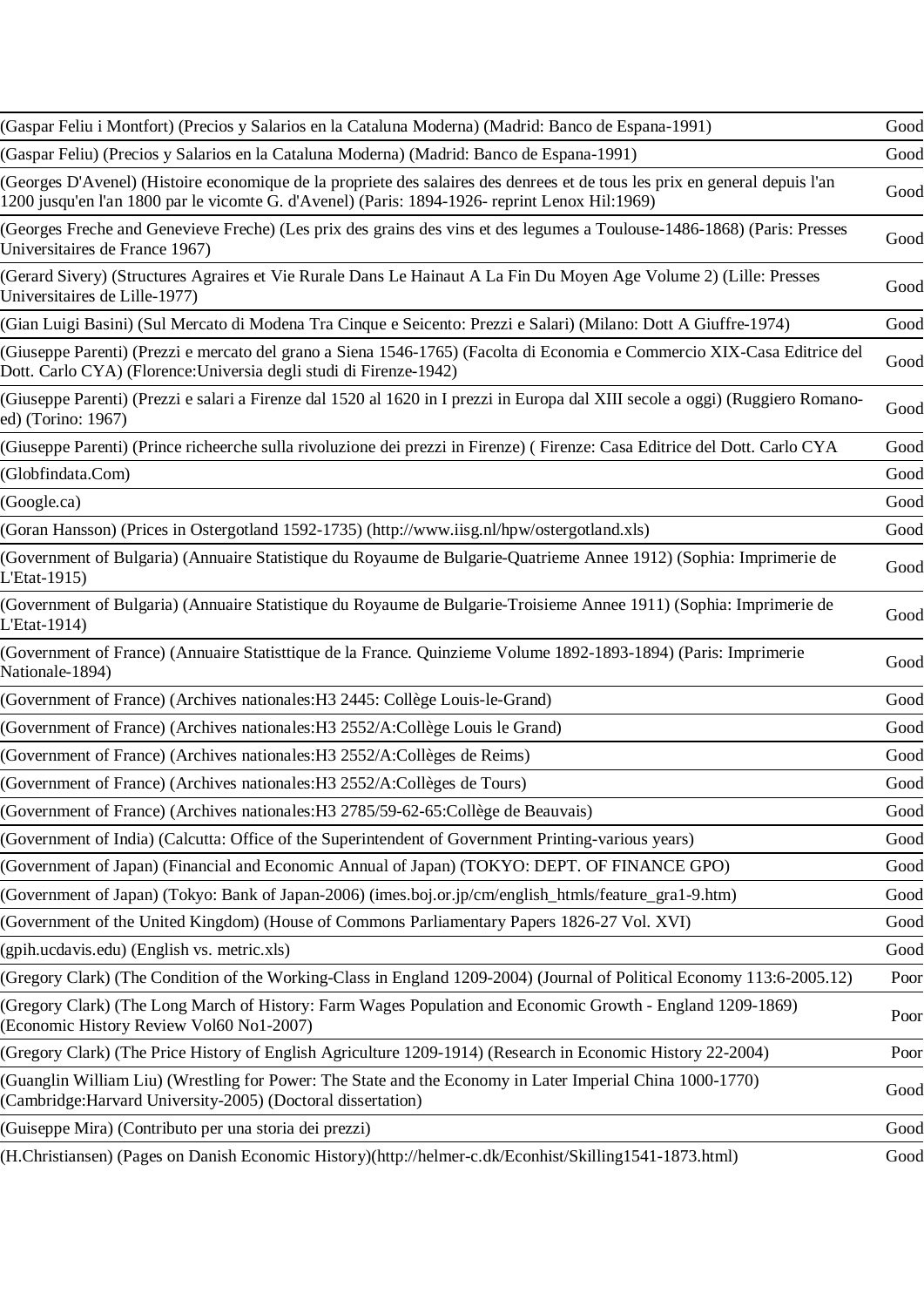| (Henri Hauser) (Recherches et Documents sur l'histoire des prix en France de 1500 a 1800) (Paris: Les Presses Modernes-<br>1936)                                                                                                     | Good |
|--------------------------------------------------------------------------------------------------------------------------------------------------------------------------------------------------------------------------------------|------|
| (Henri Hauser) (Recherches et documents sur l'histoire des prix en France do 1500 a 1800) (Paris: 1936-Slatkine Reprints<br>1985)                                                                                                    | Good |
| (Henry Parker Willis) (A History of the Latin Monetary Union: A Study of International Monetary Action) (Chicogo:<br>University of Chicago Press-1901)                                                                               | Good |
| (Herman van der Wee) (The Growth of the Antwerp Market and the European Economy) (The Hague: Nijhoff-1963)                                                                                                                           | Good |
| (Horace Doursther) (Dictionnaire universel des poids et mesures anciens et modernes - contenat des tables des monnaies de<br>tous les pays.)                                                                                         | Good |
| (Humberto Burzio) (El peso plata hispanoamericano) (Historia No.3) (Buenos Aires:1958)                                                                                                                                               | Good |
| (J. Pelc) (Ceny W Gdansku w XVI I XVII Wieku) (Lwow: 1937)                                                                                                                                                                           | Good |
| (J. Pelc) (Ceny W Krakowie w Latach 1369-1600) (Lwow: 1935)                                                                                                                                                                          | Good |
| (J.J.McCusker) (Money and Exchange in Europe and America 1600-1775: A Handbook - 2nd ed) (Chapel Hill: UNC Press-<br>1992)                                                                                                           | Good |
| (J.J.TePaske-H.S.Klein-K.W.Brown) (The royal treasuries of the Spanish Empire in America)                                                                                                                                            | Good |
| (JA Sillem) (Tabellen van Marktprijzen van Granen te Utrecht in de Jaren 1393 to 1644) (Amsterdam: Johannes Muller-1901)                                                                                                             | Good |
| (James E. Thorold Rogers) (A History of Agriculture and Prices in England) (Oxford: Clarendon Press)                                                                                                                                 | Good |
| (Jeanne Singer-Kerel) (Le cout de la vie a Paris de 1840 a 1954) (Paris: 1961)                                                                                                                                                       | Good |
| (Jean-Pascal Bassino and Debin Ma) (Japanese unskilled wages in international perspective 1741-1913) (Research in<br>Economic History-2005)                                                                                          | Good |
| (Jim Galloway) (PRO Class SC6 and VCH unpublished notes)                                                                                                                                                                             | Good |
| (John J. McCusker) (Money and Exchange in Europe and America 1600-1775: A Handbook 2nd ed.) (University of North<br>Carolina Press-1992)                                                                                             | Good |
| (Jonathan C. Brown) (Historia socioeconomica)                                                                                                                                                                                        | Good |
| (Juan Alvarez) (Temas de historia economica argentina) (Buenos Aires: El Ateneo-1929)                                                                                                                                                | Good |
| (Judson Popenoe) (Tobacco culture: Practical details) (New York: Orange Judd company-1884) (Google Books)                                                                                                                            | Good |
| (K.W. Brown) (Price Movements in 18th Century Peru: Arequipa) (L.Johnson-E.Tandeter_eds) (Essays in the Price History<br>of 18th Century Latin America) (Albuquerque: UNM Press-1990)                                                | Good |
| (Kang Chao) (Man and Land in Chinese History) (Stanford: Stanford University Press-1986)                                                                                                                                             | Good |
| (L.A.Abad)                                                                                                                                                                                                                           | Good |
| (Lennart Jorberg) (A History of Prices in Sweden 1732-1914) (Lund: CWK Gleerup-1972)                                                                                                                                                 | Good |
| (Lois Carr-Lorena Walsh) (Provisioning Early American Towns - The Chesapeake: A Multidisciplinary Case Study)<br>(Historical Statistics of the United States Millennial Edition)(Cambridge: Cambridge University Press-2006) (vol.5) | Good |
| (Lyman L. Johnson) (The Price History of Buenos Aires during the Viceregal Period) (Essays in the Price History of 18th<br>Century Latin America) (Johnson and Enrique Tandeter-eds.) (Albuquerque: UNM Press-1990)                  | Good |
| (M. E. Levasseur) (Les prix: Apercu de l'histoire economique de la valeur et du revenu de la terre en France du<br>commencement du XIIIe siecle a la fin du XVIIIe siecle) (Paris: 1893)                                             | Good |
| (M. Gorkiewicz) (Ceny w Krakowie w Latach 1796-1914) (Poznan: Nakladem Poznanskiego Towarzystwa Przyjaciol Nauk-<br>1950)                                                                                                            | Good |
| (M. Umemura et alii) (Noringyo - Agriculture and Forestry) (Nihon Choki Keizai Tokei) (Tokyo: Toyo Keizai-1966)                                                                                                                      | Good |
| (M. Wolanski) (Ceny we Wroclawiu w Latach 1506-1618) (Wroclaw: Wydawnictwo Uniwersytetu Wroclawskiego-1996)                                                                                                                          | Good |
| (M. Wolanski) (Ceny Zboza I Jego Przetworoe Oraz Owocow I Warzyw we Wroclawiu w Latach 1506-1618) (Wroclaw:                                                                                                                          | Good |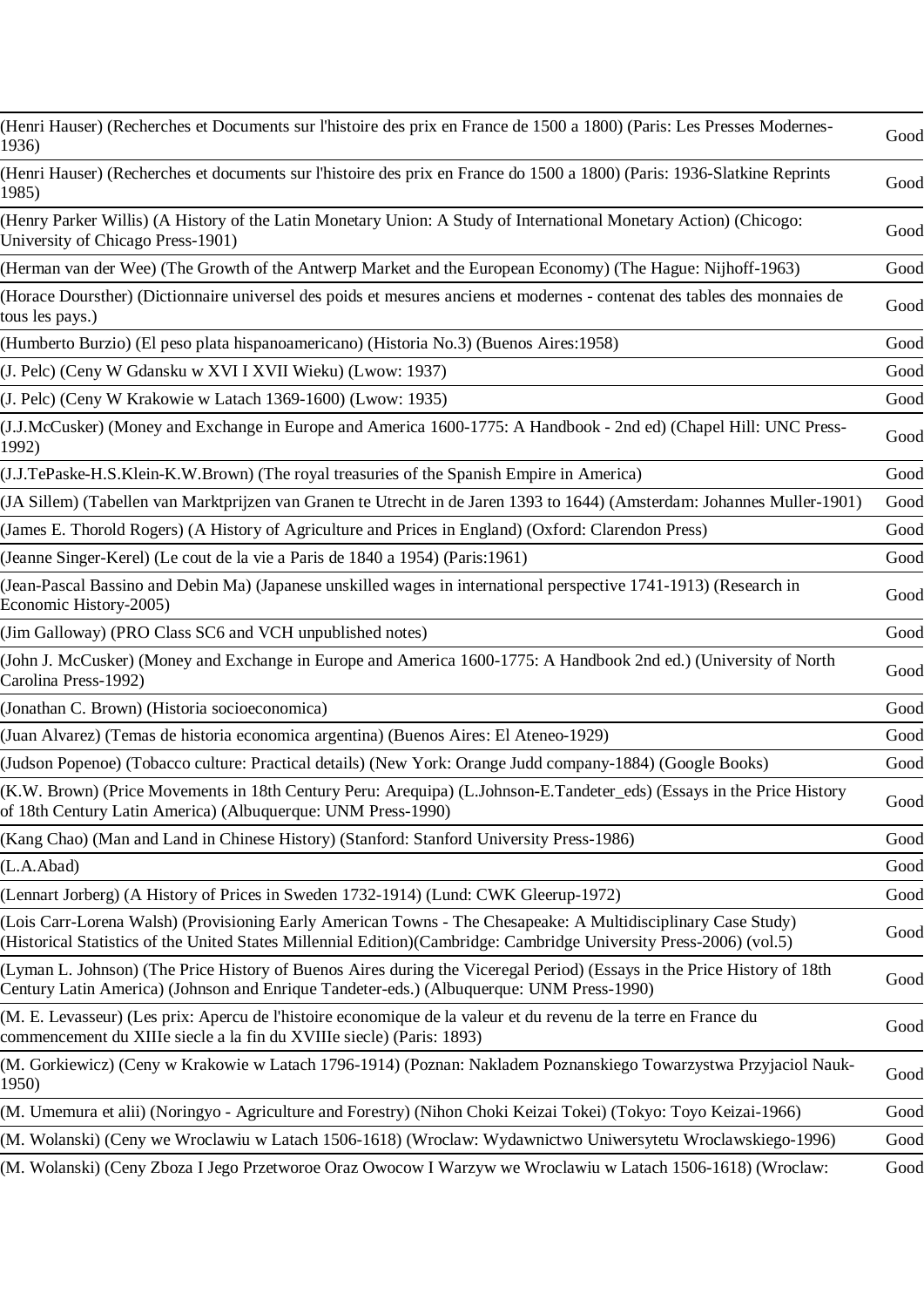| Wydawnictwo Uniwersytetu Wroclawskiego-1993)                                                                                                                                                                         |      |
|----------------------------------------------------------------------------------------------------------------------------------------------------------------------------------------------------------------------|------|
| (M.J. Elsas) (Umriss einer Geschichte der Preise und Loehne in Deutschland - Vol. I) (Leiden: A.W. Sijthoffs-1936)                                                                                                   | Good |
| (M.J. Elsas) (Umriss einer Geschichte der Preise und Loehne in Deutschland - Vol. II) (Leiden: A.W. Sijthoffs-1940)                                                                                                  | Good |
| (M.J. Elsas) (Umriss einer Geschichte der Preise und Loehne in Deutschland vom ausgehenden mittelalter bis zum beginn des<br>neunzehnten jahrunderts. Vol. I- II) (Leiden: Uitgeversmaatschappij NV-1936)            | Good |
| (M.J. Elsas-Klimpert)                                                                                                                                                                                                | Good |
| (M.N. Popa) (La Circulation Monetaire et L'Evolution des Prix en Valachie) (Bucarest: Association Internationale d'etudes du<br>Sud-Est Europeen-1978)                                                               | Good |
| (M.Pearson)                                                                                                                                                                                                          | Good |
| (Marcel Lachiver) (Vin vigne et vignerons en region parisienne du XVIIe au XIXe siecle) (Pontoise: 1982)                                                                                                             | Good |
| (Marie Jeanne Tits-Dieuaide) (La formation des prix cerealiers en Brabant et en Flandre au XVe siecle) (Bruxelles: Editions<br>de l'Universite de Bruxelles-1975)                                                    | Good |
| (Masahiro Kimura) (La Revolucion de los precios en la cuenca del pacífico 1600-1650) (Ciudad de Mexico: Universidad<br>Nacional Autonoma de Mexico - Facultad de Economia-1987)                                      | Good |
| (Micheline Baulant) (Le prix des grains a Paris de 1431 a 1788) (Annales Economies Societes Civilisations 23: 3) (Paris:<br>1968)                                                                                    | Good |
| (Micheline Baulant-Jean Meuvret) (Prix des cereales extraits de la mercuriale de Paris 1520-1698) (Paris: 1960-2)                                                                                                    | Good |
| (Miguel Glave y Luisa Remy) (Estructura agraria y vida rural en una region andina) (Cusco: Centro Bartolome de las Casas-<br>1983)                                                                                   | Good |
| (Mio Kishimoto) (Price and Economic Changes in Qing China) (Tokyo: Kenbun Publishing-1997)                                                                                                                           | Good |
| (Mitsui Bunko) (Trends of Major Prices in Early Modern Japan) (Tokyo: University of Tokyo Press-1989)                                                                                                                | Good |
| (Moritz J. Elsas) (Umriss einer Geschichte der Preise und Lohne in Deutschland vom ausgehenden mittelalter bis zum beginn<br>des neunzehnten jahrhunderts) (Leiden: A.W. Sijthoff's Uitgeversmaatschappij N.V.-1936) | Good |
| (Movimento dei prezzi di alcuni generi alimentari dal 1862 al 1885) (Rome: 1886)                                                                                                                                     | Good |
| (N. W. Posthumus) (Inquiry into the history of Prices in Holland) (Leiden: Brill Publishers-1964)                                                                                                                    | Good |
| (N.F. Faraglia) (Storia dei prezzi in napoli dal 1131 al 1860) (Atti del R. Istituto d'Incoraggiamento alle Scienze naturali<br>Economiche e Technologiche di napoli-2nd serie-Tomo XV) (Naples:1878)                | Good |
| (N.G. Butlin-J Ginswick and P. Statham) (The Economy Before 1850) (Australian Historical Statistics-Wray Vampley-ed.)<br>(Broadway: Fairfax Syme and Weldon Associates-1987)                                         | Good |
| (Natalis de Wailly) (Memoire sur les variations de la livre Tournois depuis le regne de Saint Louis jusqu'a l'etablissmenet de<br>la monnaie decimale) (Paris:1857)                                                  | Good |
| (Nelkenbrecher) (Size.com:1890)                                                                                                                                                                                      | Poor |
| (P. C. Mancall and J. L. Rosenbloom and T. Weiss) (Slave Prices and the South Carolina Economy 1722-1809) (Journal of<br>Economic History 61) (Cambridge: Economic History Association 2001)                         | Good |
| (P.Levin)                                                                                                                                                                                                            | Good |
| (P.Lindert)                                                                                                                                                                                                          | Good |
| (Paolo Malanima)                                                                                                                                                                                                     | Good |
| (Paolo Malanima) (Aspetti di mercato e prezzi del grano e della segale a Pisa dal 1548 al 1818) (Ricerche di storia moderna I)<br>(Pisa: Pacini-1976)                                                                | Good |
| (Paolo Malanima) (L'economia italiana: dalla crescita medievale alla crescita contemporanea) (Bologna: Societa editrice il<br>Mulino-2002)                                                                           | Good |
| (Peng Xinwei) (Monetary History of China) (Shanghai: Quanlian Publishing 1957)                                                                                                                                       | Good |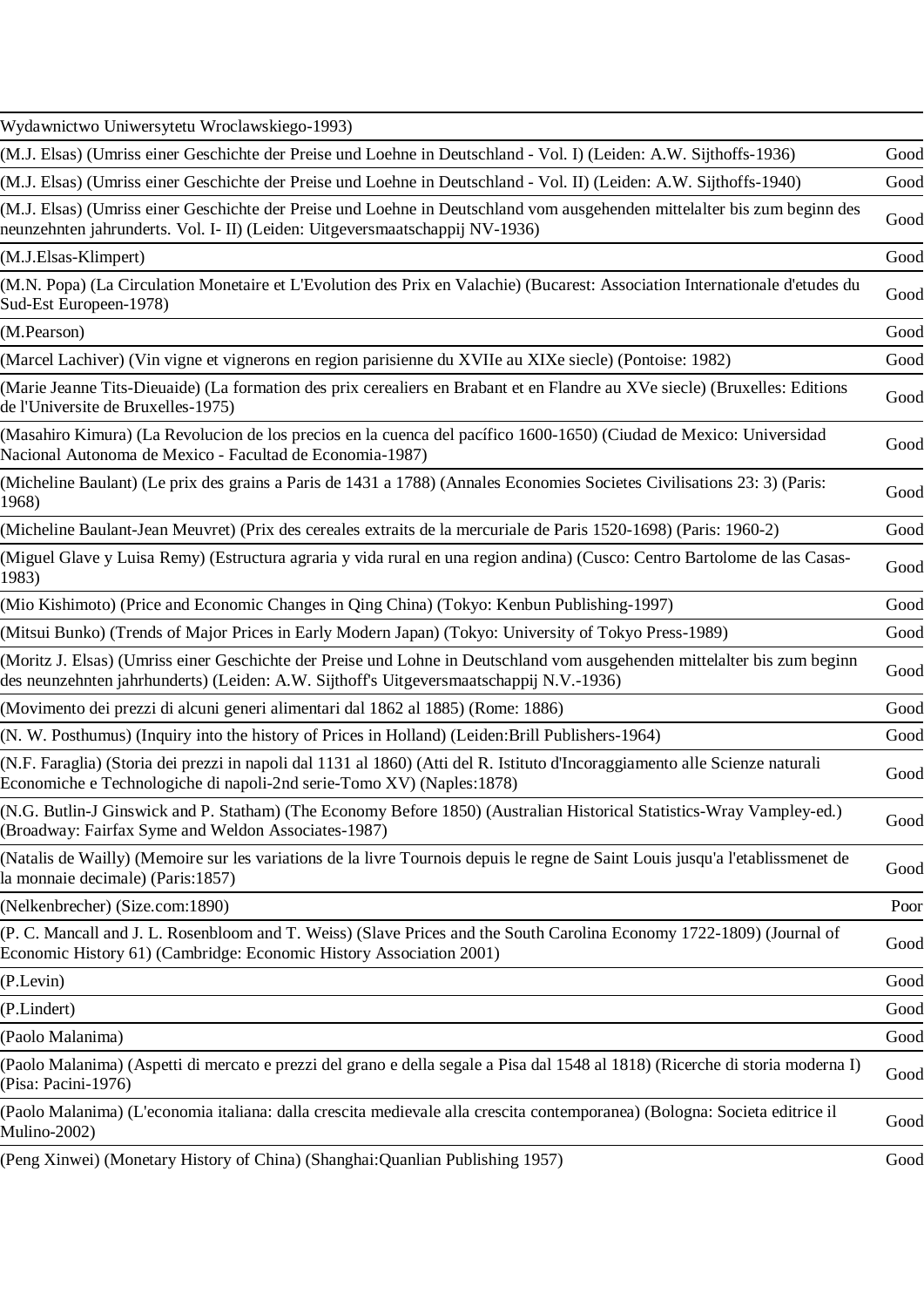| (Peter Lindert) (Silver in North America 1649-1977)                                                                                                                       | Good      |
|---------------------------------------------------------------------------------------------------------------------------------------------------------------------------|-----------|
| (Peter Shergold) (Prices and Consumption) (Australian Historical Statistics-Wray Vampley-ed.) (Broadway: Fairfax Syme<br>and Weldon Associates-1987)                      | Good      |
| (Philip T. Hoffman) (Growth in a Traditional Society: The Paris Countryside 1450-1815) (Princeton: 1996)                                                                  | Good      |
| (R. Klimpert) (Lexikon der Muenzen Masse Gewichte Zaehlarten und Zeitgroessen aller Laender der Erde) (Graz:<br>Akademische Druck-1972)                                   | Good      |
| (Rafael Barquin)                                                                                                                                                          | Good      |
| (Rafael Barquin) (Precios de trigo e indices de consumo en España 1765-1883) (Burgos: Universidad de Burgos-2001)                                                         | Good      |
| (Ray Jastram) (Silver: The Restless Metal) (New York: John Wiley and Sons-1981)                                                                                           | Good      |
| (Rene Baehrel) (Une croissance: La Basse Provence rurale de la fin du VIe siecle a 1789) (Paris: SEVPEN-1961)                                                             | Good      |
| (Rene Baehrel) (Une croissance: La basse provence rurale de la fin du XVIe siecle a 1789) (Paris:1961-reedition-1988)                                                     | Good      |
| (Rice Prudence Wine and Brandy Production in Colonial Peru: A Historical and Archaeological Investigation) (Cambridge:<br>Journal of Interdisciplinary History 27.3-1997) | Good      |
| (Richard A. Goldthwaite) (The Building of Renaissance Florence) (Baltimore: The Johns Hopkins University Press-1980)                                                      | Good      |
| (Richard Klimpert) (1896)                                                                                                                                                 | Good      |
| (Richard Unger)                                                                                                                                                           | Excellent |
| (Robert Allen)                                                                                                                                                            | Excellent |
| (Robert C. Allen) (Landlords and Economic Development in England 1450-1800)                                                                                               | Excellent |
| (Robert C. Allen) (The British Industrial Revolution in Global Perspective) (Cambridge: University of Oxford Press-2009)                                                  | Excellent |
| (Ronald Edward Zupka) (British Isles)                                                                                                                                     | Good      |
| (Ronald Edward Zupka) (Italian Weights and Measures from the Middle Ages to the Nineteenth Century) (Philadelphia:<br>American Philosophical Society-1981)                | Good      |
| (Roy W. Jastram) (Silver the Restless Metal) (New York: John Wile And Son-1981)                                                                                           | Good      |
| (Ruggiero Romano) (Moneda - seudomonedas y circulacion monetaria en las economias de Mexico) (Mexico: Fondo de<br>Cultura Economica-1998)                                 | Good      |
| (Russell Rowlett) (Center for Mathematics and Science Education) (Chapel Hill: University of North Carolina-2005)                                                         | Good      |
| (Ruth Crandall) (Wholesale Commodity Prices in Boston during the Eighteenth Century)                                                                                      | Good      |
| (S. Hoszowski) (Ceny we Lwowie w XVI i XVII wieku) (Lwow:1928)                                                                                                            | Good      |
| (S. OzmucurS. Pamuk) (Real Wages and the Standards of Living in the Ottoman Empire 1469-1914) (Cambridge: The<br>Journal of Economic History-2002)                        | Good      |
| (San Pedro Telmo convent archives)                                                                                                                                        | Good      |
| (Severino Sombra) (Historia monetaria do Brasil Colonial) (Rio de Janeiro: Almanak Laemmert-1938)                                                                         | Good      |
| (Severino Sombra) (Pequeno esboço de historia monetária do Brasil Colonial) (Rio de Janeiro: Imprensa Nacional-1940)                                                      | Good      |
| (Sevket Pamuk) (Prices and wages in Istanbul 1469-1914) (pamuk@boun.edu.tr)                                                                                               | Good      |
| (Shahar Sansani)                                                                                                                                                          | Good      |
| (Size.com)                                                                                                                                                                | Poor      |
| (Source UnKnown)                                                                                                                                                          | Poor      |
| (Stanislaw Hoszowski) (Ceny we Lwowie w XVI - XVII weiku) (Lwow: 1928)                                                                                                    | Good      |
| (Stanislaw Siegel) (Ceny w Warszawie w latch 1701-1815-Vol. 1) (Lwow: 1936)                                                                                               | Good      |
| (T.M. Adams) (Vermont Agricultural Experiment Station Bulletin 507 Supplement) (Vermont: Feb 1944)                                                                        | Good      |